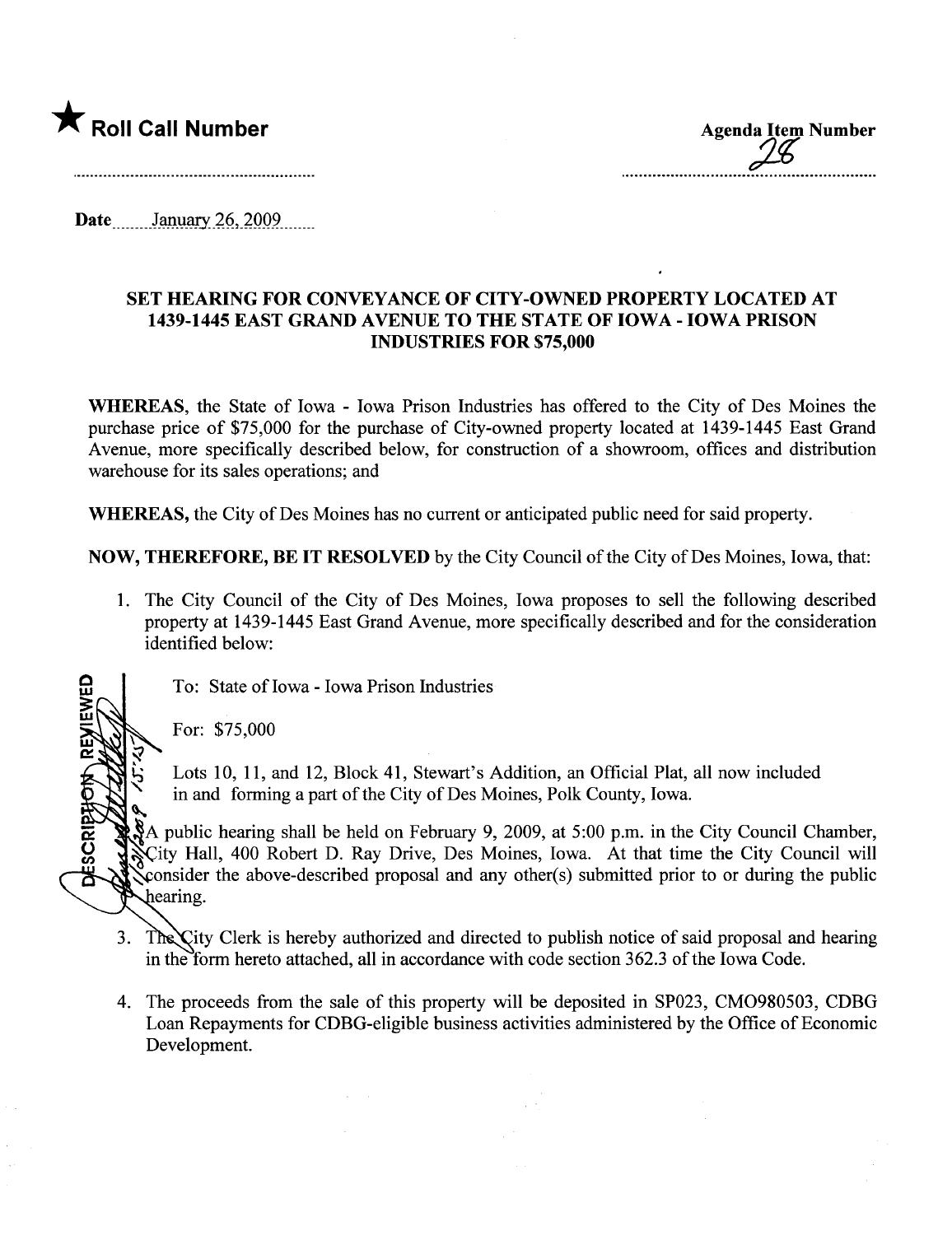**\*** Roll Call Number Agenda Item Number

 $\bar{\lambda}$ 

Date \_\_\_\_\_\_\_\_January 26, 2009

 $\emph{8}'$ 

(Council Communication No. 09-046)

Moved by to adopt.

APPROVED AS TO FORM:

Denne- K. Frank Glenna K. Frán

Assistant City Attorney

| <b>YEAS</b> | <b>NAYS</b> | <b>PASS</b>     | <b>ABSENT</b> |
|-------------|-------------|-----------------|---------------|
|             |             |                 |               |
|             |             |                 |               |
|             |             |                 |               |
|             |             |                 |               |
|             |             |                 |               |
|             |             |                 |               |
|             |             |                 |               |
|             |             |                 |               |
|             |             | <b>APPROVED</b> |               |
|             |             |                 |               |

 $\mathbb{R}^2$ 

## **CERTIFICATE**

, DIANE RAUH, City Clerk of said City hereby HENSLEY<br>
HENSLEY certify that at a meeting of the City Council of<br>
said City of Des Moines, held on the above date, mong other proceedings the above was adopted.

> N WITNESS WHEREOF, I have hereunto set my hand and affixed my seal the day and year first above written.

Mayor City Clerk

 $\mathcal{P}^{\mathcal{A}}_{\mathcal{A}}$  ,  $\mathcal{P}^{\mathcal{A}}_{\mathcal{A}}$  ,